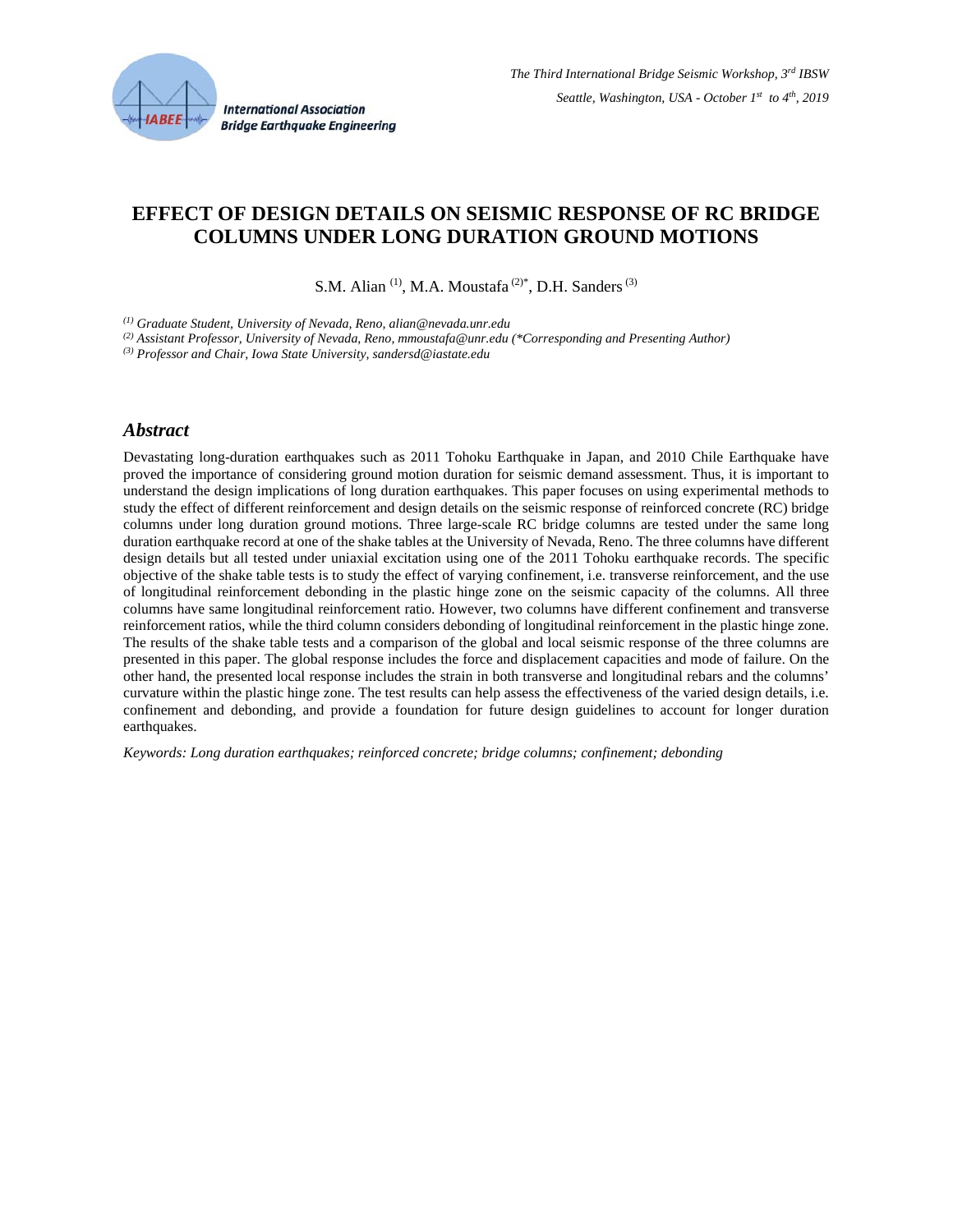*The Third International Bridge Seismic Workshop, 3rd IBSW Seattle, Washington, USA - October 1st to 4th, 2019* 

## **1. Introduction**

Previous earthquakes such as 2011 Tohoku-Japan Earthquake and 2010 Chile Earthquake have shown the importance of the ground motion duration on seismic performance of structures. However, current seismic design codes do not explicitly take earthquake duration into consideration.

Kunnath et al. investigated cumulative damage in twelve 1/4-scale RC circular bridge columns using a series of monotonic and cyclic excitations through an experimental study [1]. Failure mode in the columns subjected to large displacement amplitudes in excess of 5% drift, was longitudinal bar rupture due to low cycle fatigue, while under larger number of smaller amplitude cycles, confinement failure due to spiral rupture was observed. Proper confinement

Ranf et al. tested six identical RC circular bridge columns to evaluate the effect of number of cycles on damage progression [2]. The columns were lightly confined and tested under cyclic loadings. The results showed 30% reduction in the maximum displacement at the final damage states by increasing the number of cycles from 1 to 15 at each displacement level.

Ou et al. studied seismic behavior of flexural-dominated RC bridge columns under long-duration motions. Two identical columns were tested using two cyclic loading protocol [3]. The former was representing the number of cycles expected in a long duration earthquake, while the later was a baseline loading protocol with one cycle for each drift loading. The main observation was 24% reduction in ductility capacity for the column subjected to the long duration loading protocol.

Mohammed et al. investigated the effect of earthquake duration on collapse capacity of RC bridge columns [4]. Shake table tests were conducted for five 1/3-scale identical columns under a loading protocol utilizing a sets of five spectrally similar or close ground motions including one short duration and four long duration motions. The experimental study showed a significant effect of duration on the collapse capacity of the columns. Longitudinal bars in the columns subjected to the longer motions were fractured at lower displacements (32% lower) compared to the one under the short duration motion.

## **2. Specimens Description**

Three 1/3-scale cast-in-place (CIP) reinforced concrete (RC) bridge column models were constructed and tested on a shake table at the University of Nevada, Reno. The test specimens were adopted from a previous study by Phan et al. [5], in which columns were designed based on AASHTO (2002) [6]. The design still meets the requirements of AASHTO (2014) [7].

Fig. 1 shows the dimension details for all specimens. The columns were circular with 16 in. diameter and clear height of 72 in. Axial load was 80 kips which corresponded to 8% of column axial capacity. Columns had similar geometry and longitudinal bar arrangements. Table 1 lists reinforcement details of the specimens. The longitudinal reinforcement was 22 #4. The reference column had transverse steel ratio of 1.04% (#3@3"). This column will hereafter be referred to as LD-S3-G60. In the second column (LD-S1.5-G60), the transverse steel ratio was doubled (2.08%, #3@1.5") to investigate the effect of transverse bar spacing on column seismic performance. In the third column (LD-S3-G60D), transverse steel was the same as the reference column, but longitudinal bars were debonded at column-footing interface with an intent to spread the bar yielding and to potentially enhance the displacement capacity.

All columns were designed to behave as cantilever columns to be representative of single-column bridge piers. The columns also had equal moment capacity. The footings were designed to be stiff enough to prevent any footing damage and to provide adequate fixity for the cantilever column.

| <b>Specimens</b>            | LD-S3-G60                    | LD-S1.5-G60                 | <b>LD-S3-G60D</b>         |
|-----------------------------|------------------------------|-----------------------------|---------------------------|
| Long. Reinforcement         | $22 \#4 (2.2\%)$ Gr. 60      | $22 \#4 (2.2\%)$ Gr. 60     | $22 \#4 (2.2\%)$ Gr. 60   |
| <b>Trans. Reinforcement</b> | #3 $\omega$ 3 in. $(1.04\%)$ | #3 $\omega$ 1.5 in. (2.08%) | #3 $\omega$ 3 in. (1.04%) |
| <b>Tie Spacing</b>          | $6d_h$                       | $3 d_h$                     | $6d_h$                    |

Table 1 – Specimens reinforcement details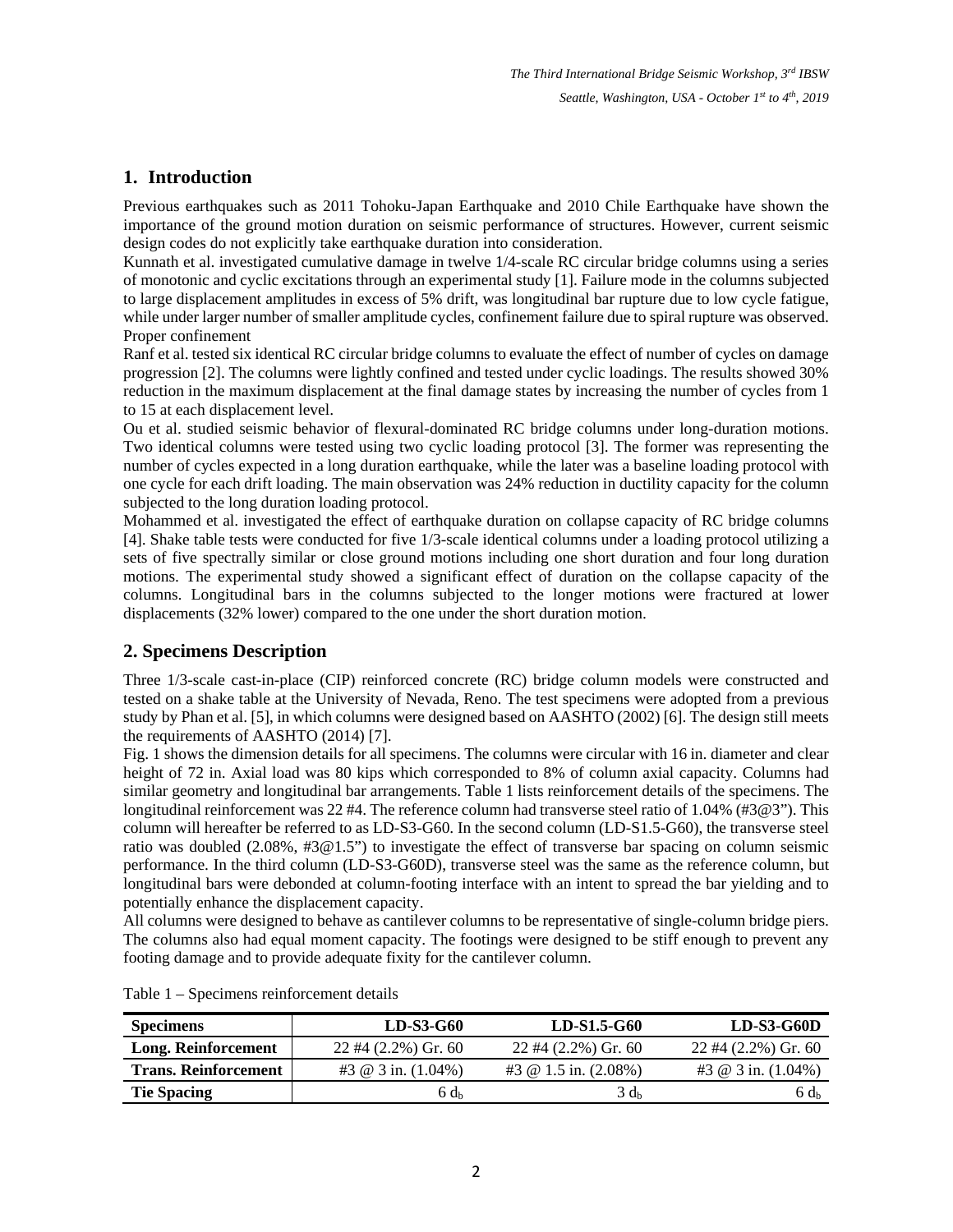*The Third International Bridge Seismic Workshop, 3rd IBSW Seattle, Washington, USA - October 1st to 4th, 2019* 



Fig. 1 – Dimension details of the specimens

Longitudinal and transverse reinforcement in all specimens were ASTM A706 Grade 60. Table 2 lists the measured properties of steel reinforcement. Table 3 lists 7-day, 28-day, and test-day properties of concrete. In order to make direct comparisons. All three specimens were constructed simultaneously.

Table 2 – Longitudinal reinforcing steel properties

| lzci<br>- газі<br>- |        | $\sqrt{1}$<br>F(1) | csh    | ∟sh | <b>Izov</b><br>1 IN 51<br>max | $E_{\text{Fmax}}$ | l Izci<br>∡աւ | cυ             |
|---------------------|--------|--------------------|--------|-----|-------------------------------|-------------------|---------------|----------------|
| $\pi$<br>ر . ب      | 0.0025 | 29000              | 0.0045 | 100 | $\sim$<br>-<br>11J.J          | 0.092             | 100           | $\Delta\Delta$ |

Table 3 – Concrete compressive strength

|              |               | Test day (ksi)     |                                               |                                |  |  |  |  |  |  |
|--------------|---------------|--------------------|-----------------------------------------------|--------------------------------|--|--|--|--|--|--|
| 7 days (ksi) | 28 days (ksi) | 107 days LD-S3-G60 | $120$ days $_{\rm LD\text{-}S1.5\text{-}G60}$ | 126 days <sub>LD-S3-G60D</sub> |  |  |  |  |  |  |
| 3.31         | 5.24          | 7.22               | 731                                           |                                |  |  |  |  |  |  |
| 3.18         | 4.28          |                    |                                               | 5.92                           |  |  |  |  |  |  |

### **3. Experimental Program**

#### 3.1 Test Setup

Figure 2 shows a schematic view of the test setup. Input ground motion was applied uniaxially in the northsouth direction of the shake table. Columns were fixed to the footing but free at the top. Footing was fixed to the shake table through 14 high strength, 1 in. diameter threaded rods. Each specimen was attached laterally to a mass rig system that represented the inertial mass. The mass rig was connected to the column head using a rigid link to apply the lateral force to the specimen. Four threaded high strength rods were used to connect the head of the column with the rigid link. A constant axial force of 80 kips was applied for each specimen during the tests through a steel spreader beam, two hydraulic jacks, accumulator, and two threaded high strength steel rods (Fig. 1). Steel rods were connected to the jacks and extended through the PVC pipes in the footing and anchored beneath the footing. The hydraulic jacks applied the axial load and the beam transferred it to the specimen. The accumulator was used to keep the axial load constant. Furthermore, the inertial mass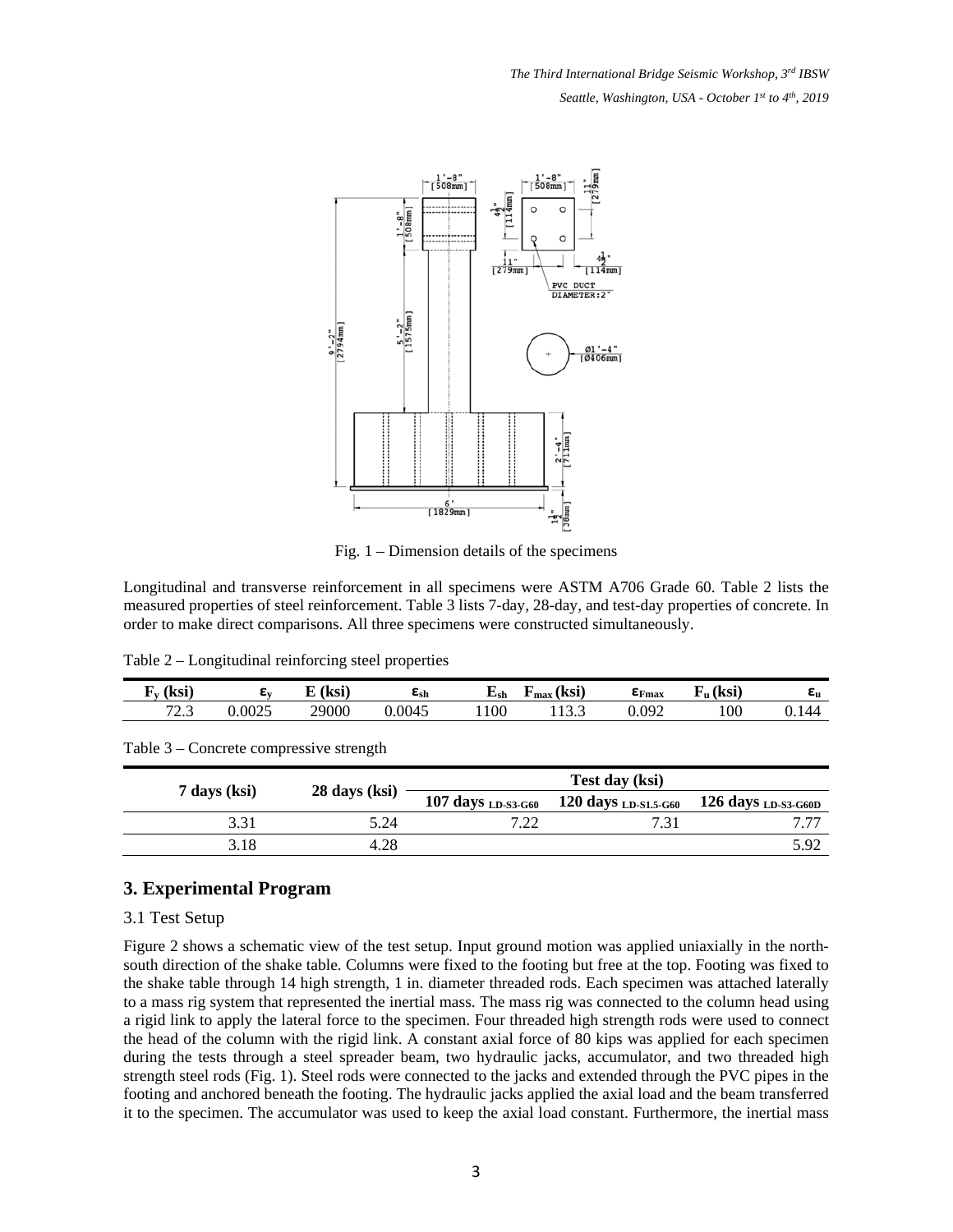was provided by three concrete blocks each of approximate weight of 20 kips in addition to the mass rig with an effective weight of 20 kips.

#### 3.2 Instrumentation

Various aspects of the specimen behavior were monitored using 110 channels of data. These channels included strain gauges that were installed on seven levels of the extreme northern and southern bars to track strain in the longitudinal bars and spirals, the extent of yielding in the longitudinal bars, and the length of the potential plastic hinge at the base of the column. Novotechnik displacement transducers were used at four levels of the columns to measure curvature and bond slip in the plastic hinge. String potentiometers and load cells were installed on the test model to measure the absolute displacements and base shear. Three tri-axial accelerometers were placed on the footing, at the center of the loading head and on the mass rig to measure accelerations.

#### 3.3 Loading Protocol

The loading protocol for all the columns started with 100% of the Tohoku earthquake recorded at MYG006 E-W station with significant duration (5-95%) of 115 seconds, followed by an aftershock from the Mw 7.1 earthquake that occurred in Japan one month after the Tohoku earthquake. Peak ground accelerations for the main motion and the aftershock were 0.42g and 0.41g, respectively. 125% and 150% of the main motion were then applied to the test model. For the second column an extra run as 160% of the main motion was also applied. The time axis of the records was compressed by a factor of 0.577 corresponding to the square root of the dimensional scale length factor to account for the similitude requirements. White noise tests with frequency content from 0.5 Hz to 30 Hz were conducted before each run and after the last run to determine changes in the fundamental period of the columns due to the progression of damage.



Fig. 2 – Shake table test setup at UNR

## **4. Experimental Results**

### 4.1 Damage Observations

Four cameras were used to monitor the progression of damage in the columns as well as visual inspections after each run. The damage was concentrated at the columns plastic hinges. Similar damage progression was observed for all columns. The observed behavior of the columns is discussed in the following paragraphs. *LD-S3-G60* – Damage in the column started with flexural cracks and yielding in the longitudinal reinforcement, followed by major spalling of the cover concrete in the first run. No further damage was observed during the second run. In the third run, the core concrete spalling started, and the longitudinal bars buckled. Finally, the damage expanded in the core concrete, and eight longitudinal bars fractured in the 4<sup>th</sup> run.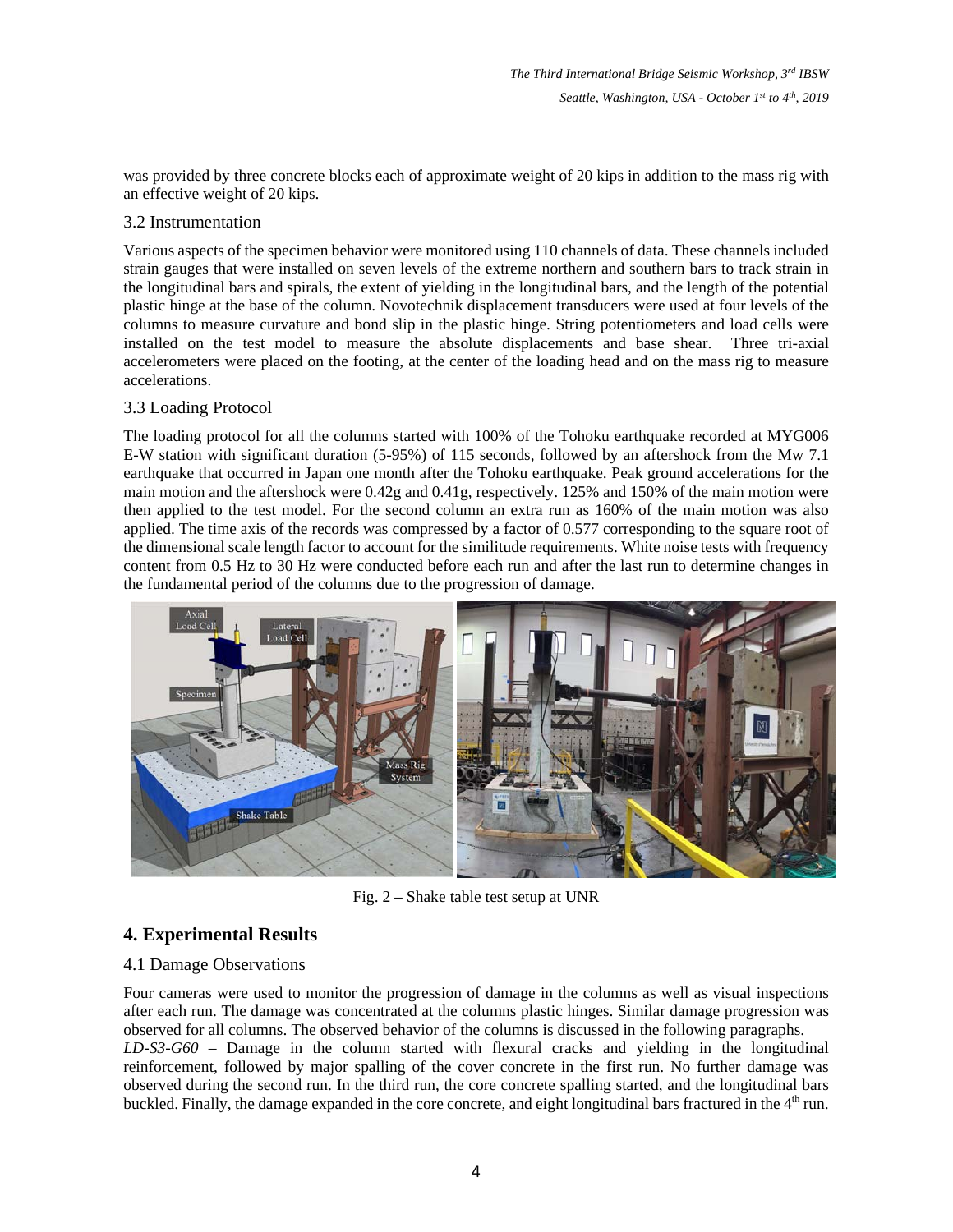*LD-S1.5-G60* – Detected damages in two first runs were same as previous column. Cover spalling progressed along the plastic hinge, and spiral was exposed during the third run. After the fourth run, the damage state remained as previous run. In the fifth run, the longitudinal bars were exposed, and one bar fractured.

*LD-S3-G60D* – Same as previous columns, major spalling observed in the first and second runs. In the third run, spalling progressed thorough the core concrete, longitudinal bars buckled, and two bars ruptured. Since the bar fractures happened after the strong part of the motion, the fourth run was also applied. Eight more bars fractured in this run.

Fig. 3 shows the ultimate damage state of the columns after the last run. The footing and loading head were also examined for any damage during the test. No damage was detected except minor spalling on the footing of LD-S1.5-G60.



Fig. 3 – Ultimate damage state of the columns

### 4.2 Achieved Motions

The achieved motions differed from the target ground motions as a result of the interaction between the shake table and the specimen [8]. PGA values for the achieved motions for each test model and for each run are listed in Table 4. Also shown in the table are the PGA values normalized to the PGA of the first run. The parameters to compare the target and achieved motions were the ratio of the achieved to target PGA (Ach./Targ. PGA), and root mean square error  $(RMSE_{sa})$  of the spectral acceleration responses (Table 4). As shown in the table, for the first test model the errors were higher; however, in the subsequent experiments the achieved motions were closer to the target motions.

Table 4 – Achieved and target motions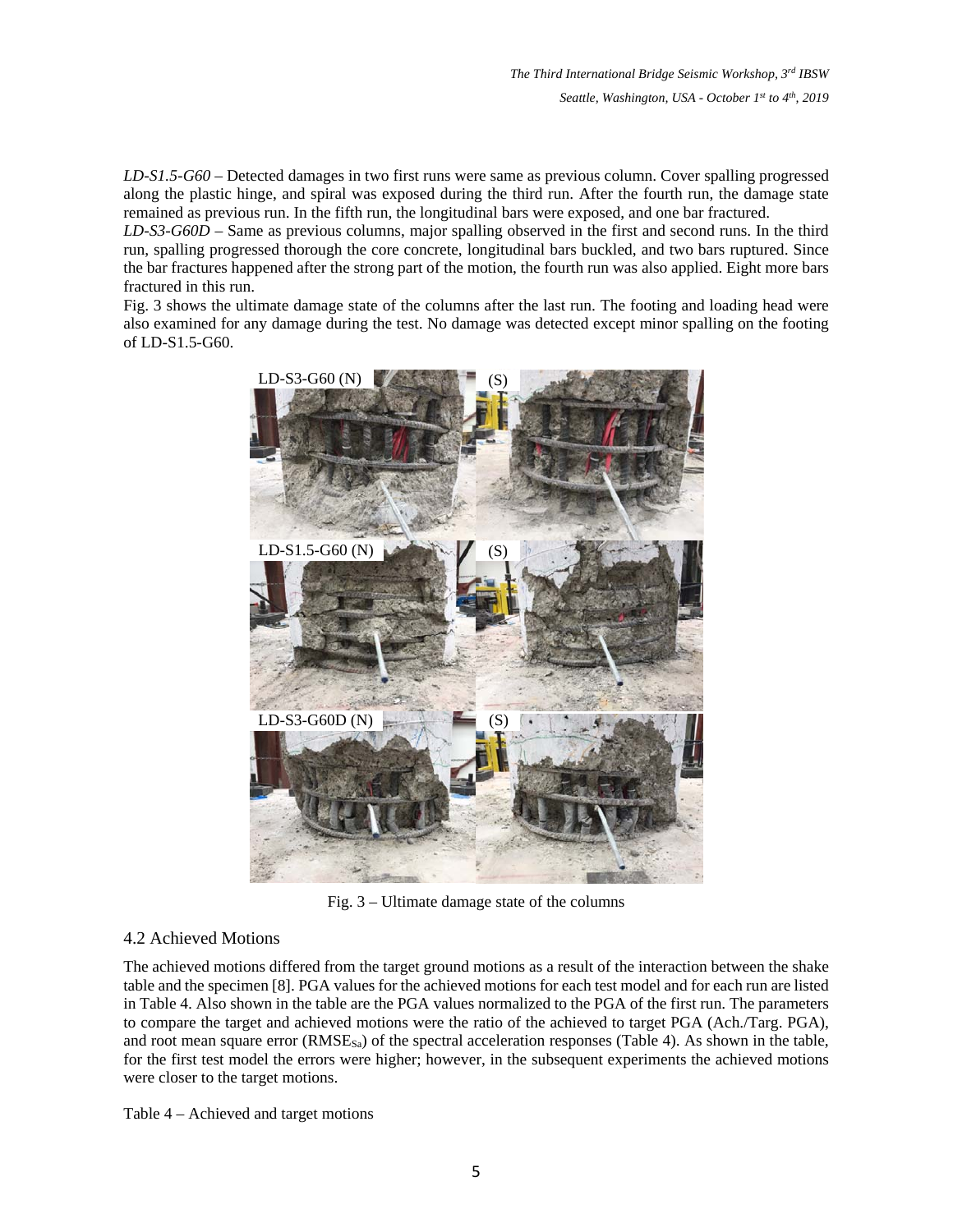|                | $LD-S3-G60$ |      |      |      |      |      | $LD-S1.5-G60$ |      |      | $LD-S3-G60D$ |      |      |      |
|----------------|-------------|------|------|------|------|------|---------------|------|------|--------------|------|------|------|
|                |             |      |      | Δ    |      |      |               | 4    |      |              |      |      |      |
| Ach. PGA $(g)$ | 0.41        |      | 0.56 | 0.62 | 0.41 | 0.39 | 0.53          | 0.61 | 0.66 | 0.40         | 0.43 | 0.52 | 0.59 |
| Norm. PGA      | 1.00        | 0.90 | .36  | 1.51 | .00. | 0.95 | 1.28          | .48  | .60  | 1.00         | 1.07 | .30  | 1.48 |
| Ach./Targ. PGA | 0.98        | 0.78 | .06  | 0.99 | 0.98 | 0.82 |               | 0.97 | 0.98 | 0.95         | 0.89 | 0.99 | 0.94 |
| $RMSE_{Sa}(g)$ | 0.15        |      |      |      | 0.08 | 0.11 | 0.04          | 0.04 | 0.03 | 0.05         | 0.08 | 0.03 | 0.06 |

### 4.3 Force-Displacement Relationships

The absolute lateral displacement of the column at the centerline of the loading head was estimated from measured displacements of three corners of the loading head. The relative displacement (hereafter referred to as column displacement) was determined by subtracting the shake table displacement from the absolute displacement. Drift ratios were determined by dividing the relative displacements to the column clear height. The peak displacements of the columns, their respective drift ratios and residual drift ratios in each run are listed in Table 5.

Since the columns behaved like a single degree of freedom structure, the base shear was measured directly from the load cell located on the mass rig link. The peak base shear and bending moment of the columns in each run are listed in Table 5.

Fig. 4 shows the peak drift ratios and base shears in each run. It is evident that the second specimen with higher confinement represents the highest displacement capacity. The second column demonstrated higher displacement capacity compared to the first one as a result of the debonding of the longitudinal bars.

|                                               | $LD-S3-G60$ |      |      |      |      |      | LD-S1.5-G60 |                  |          | $LD-S3-G60D$ |              |      |         |
|-----------------------------------------------|-------------|------|------|------|------|------|-------------|------------------|----------|--------------|--------------|------|---------|
|                                               |             | 2    | 3    | 4    |      | 2    | 3           | $\boldsymbol{4}$ | 5        |              | $\mathbf{2}$ | 3    |         |
| Peak Disp. (in.)                              | 4.41        | 2.80 | 5.95 | 6.44 | 4.57 | 2.71 | 7.56        | 8.93             | $10.0-1$ | 4.72         | 2.77         | 6.83 | 7.99    |
| Peak Drift $(\% )$                            | 6.13        | 3.89 | 8.27 | 8.94 | 6.35 | 3.76 | 10.5        | 12.4             | 13.9     | 6.56         | 3.85         | 9.48 | -11.1   |
| Res. Drift $(\% )$                            | 0.47        | 0.57 | 0.59 | 1.18 | 0.57 | 0.46 | 1.58        | 2.99             | 5.60     | 0.14         | 0.22         | 0.07 | 0.53    |
| <b>Peak Base</b><br><b>Shear</b> (kips)       | 35.7        | 25.1 | 38.8 | 36.7 | 35.4 | 26.1 |             | 36.1 35.9        | 35.6 l   |              | 33.6 26.0    | 33.4 | $-21.1$ |
| <b>Peak Bending</b><br><b>Moment</b> (kip.ft) | 214         |      | 233  | 220  | 212  | 157  | 217         | 215              | 214      | 202          | 156          | 200  | 127     |

Table 5 – Responses of the columns



Fig. 4 – Peak columns (a) drift ratios and (b) forces in each run

The hysteresis relationship between the columns base shear and displacement was studied to assess the overall force-displacement relationship of the columns. The measured envelopes of the cumulative hysteresis curves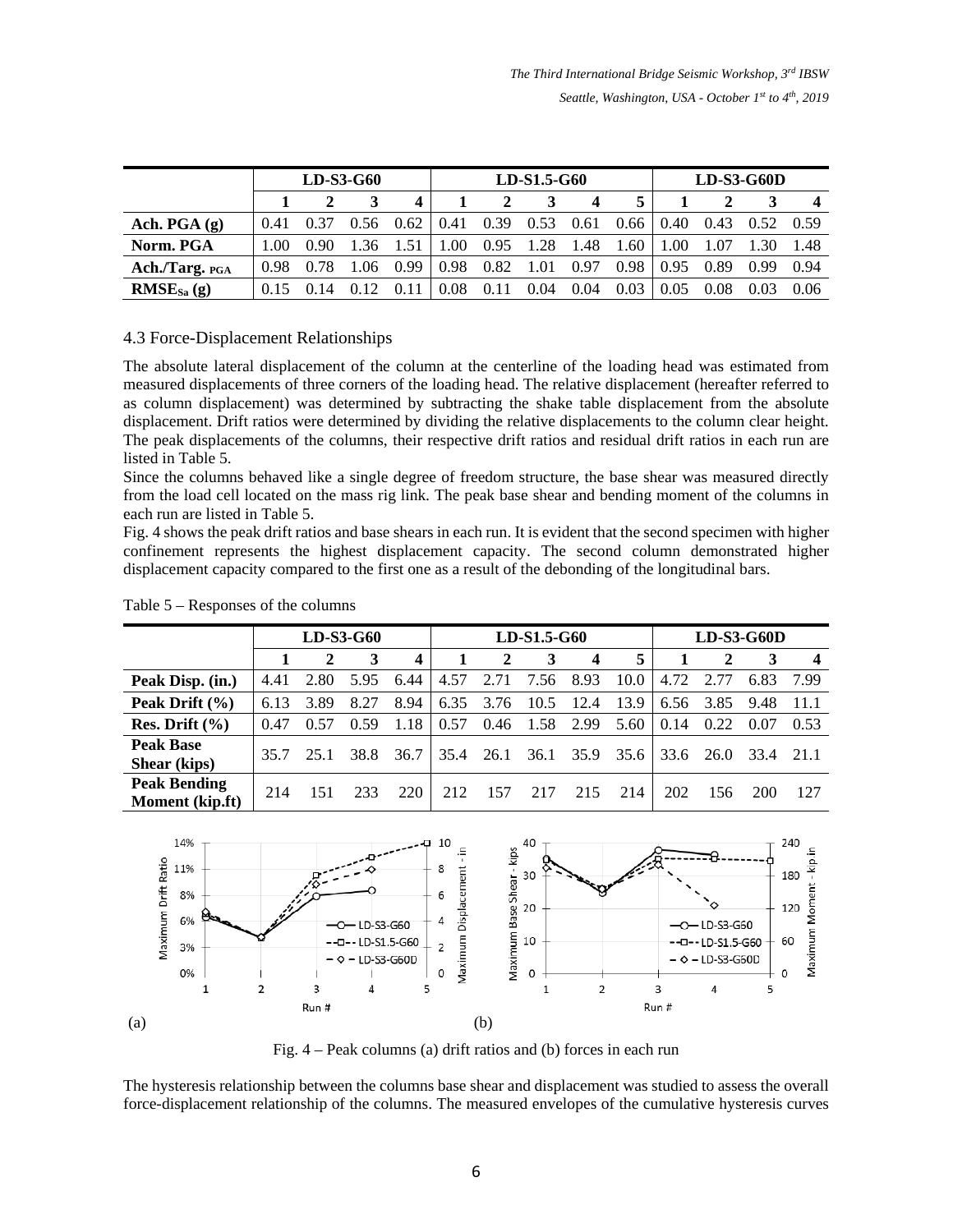were idealized by elasto-plastic curves passing through the first column longitudinal bar yielding and adjusted to preserve energy. Fig. 5 represents the cumulative force-displacement relationship of the columns along with the envelopes and their respective idealized curves. Wide hysteresis loops of all three columns indicate a good energy dissipation.

The idealized curve for the dominant direction was used to calculate the displacement ductility and the initial effective stiffness (Fig. 5d). Displacement ductility was obtained by dividing the ultimate column drift ratio to the effective yield drift ratio. The first yielding of the longitudinal bars occurred at drift ratios of 1.03% (LD-S3-G60), 1.10% (LD-S1.5-G60), and 1.18% (LD-S3-G60D). The ultimate drift ratios were determined based on the onset of the bar fractures. The displacement ductility of the three test models were 5.60%, 8.14%, and 5.35%, respectively. The slope of the elastic branch of the idealized curve was considered as the initial effective stiffness of the columns resulting in 30.3, 27.2, and 24.4 kip/in for the three columns, respectively.



Fig. 5 – Cumulative force-displacement relationships, envelops and idealized envelops

#### 4.4 Periods

The fundamental frequencies of the columns were estimated using Fast Fourier Transform (FFT) of the measured acceleration at the tip of the columns during white noise tests. The resulting periods are shown in Fig. 6a. Fig. 6b shows effective periods for each run based on the slope of the linear fitting of the hysteresis force-displacement relationship (as  $K_{\text{eff}}$ ) and the seismic weight of the test model (80 kip). Furthermore, the initial slope of the idealized force-displacement curves (section 4.3) resulted in initial periods of 0.52, 0.55,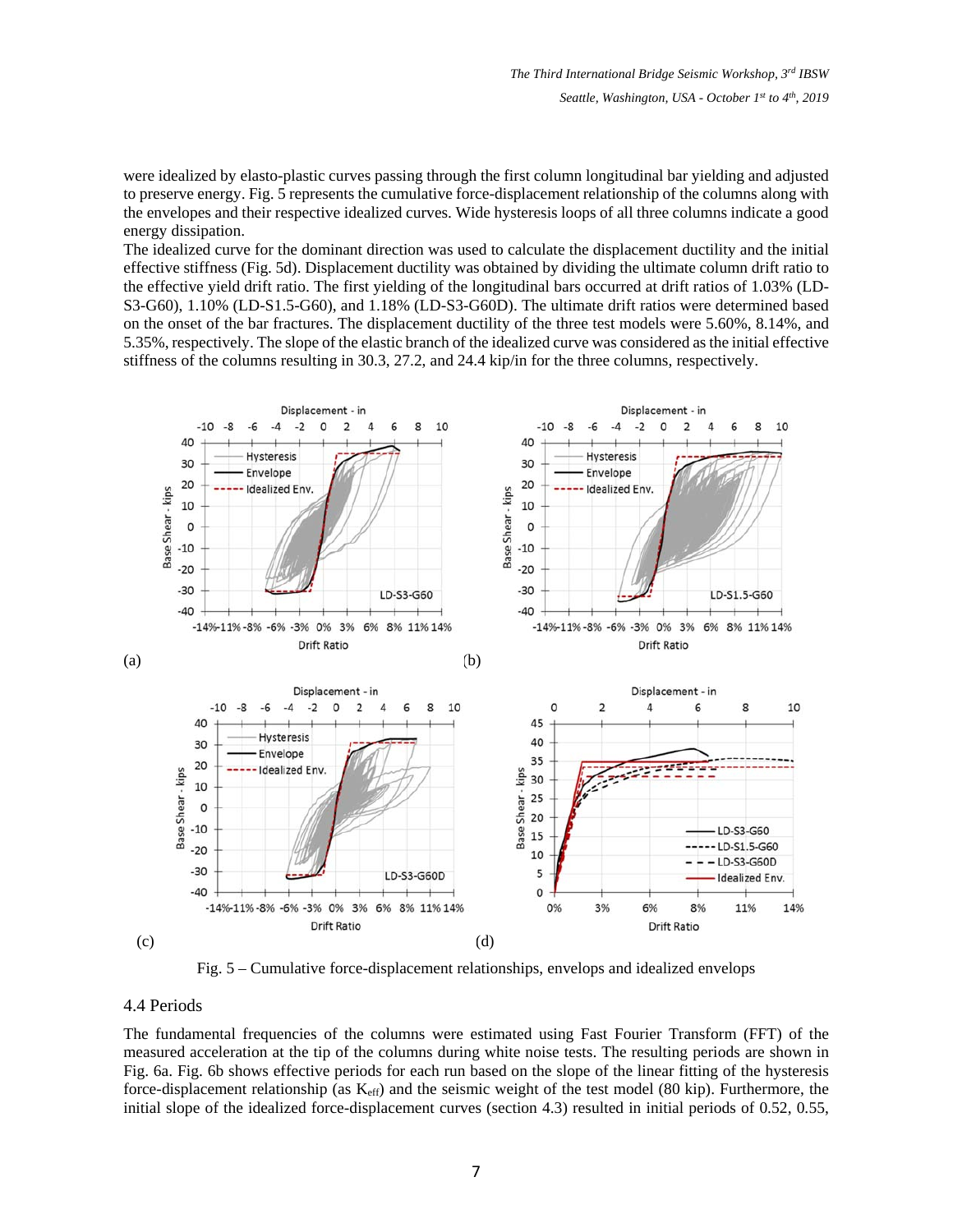and 0.58 sec for the LD-S3-G60, LD-S1.5-G60 and LD-S3-G60D test models, respectively. Both figures clearly show the elongation of the periods for all the test models as nonlinearity spreads in the column plastic hinge. Higher periods of the LD-S3-G60D is an indicator of the more damages in this column.



Fig. 6 – Measured periods from (a) white noise tests and (b) linear fit

### 4.5 Strains

Strain profiles in Fig. 7 represent the peak measured strains of the extreme northern and southern longitudinal bars at each level of the column plastic hinges as a ratio of the yield strain. The gray points of the strain profiles were not recorded properly due to malfunction of the strain gauges and were estimated based on the data of the other strain gauges. The figures show that the interface strains are the largest as expected. For the second specimen (LD-S1.5-G60), strains are better distributed along the length of the plastic hinge which is attributed to the higher confinement. For the third specimen, strain concentration in the vicinity of the column-footing interface was reduced compared to the first two specimens as a result of the debonding of the longitudinal bars at the interface. Fig. 8 shows the peak strain of the longitudinal bars for each column and for each run. Strain values for the runs in which rupture happened are not shown. Column LD-S1.5-G60 shows higher strain ductility compared to the other two columns, while LD-S3-G60D shows the lowest strain ductility. The maximum measured strain in the spirals for the three test models were 1.8, 0.8, and 1.7 of the yield strain, respectively, so no yielding happened in the spirals.

### 4.6 Bond-slip Rotations and Curvature Profiles

Bond slip rotations and curvatures were obtained based on the measured data by Novotechnics, the measured gauge length, and the distance of each Novotechnic rod to the face of the columns. Fig. 9 demonstrates the column curvature profile along the length of the plastic hinge. As shown, for all the specimens the curvature was more concentrated at the column-footing interface and to some extent over the plastic hinge length for the first and second columns (LD-S3-G60 and LD-S1.5-G60). The maximum curvature for the three columns were 0.016, 0.018, and 0.028 /in, respectively.

Peak bond slip rotations during each run are presented in Fig. 10. Higher rotational capacity of the last specimen due to the intentional debonding of the longitudinal bars is evident in the diagram.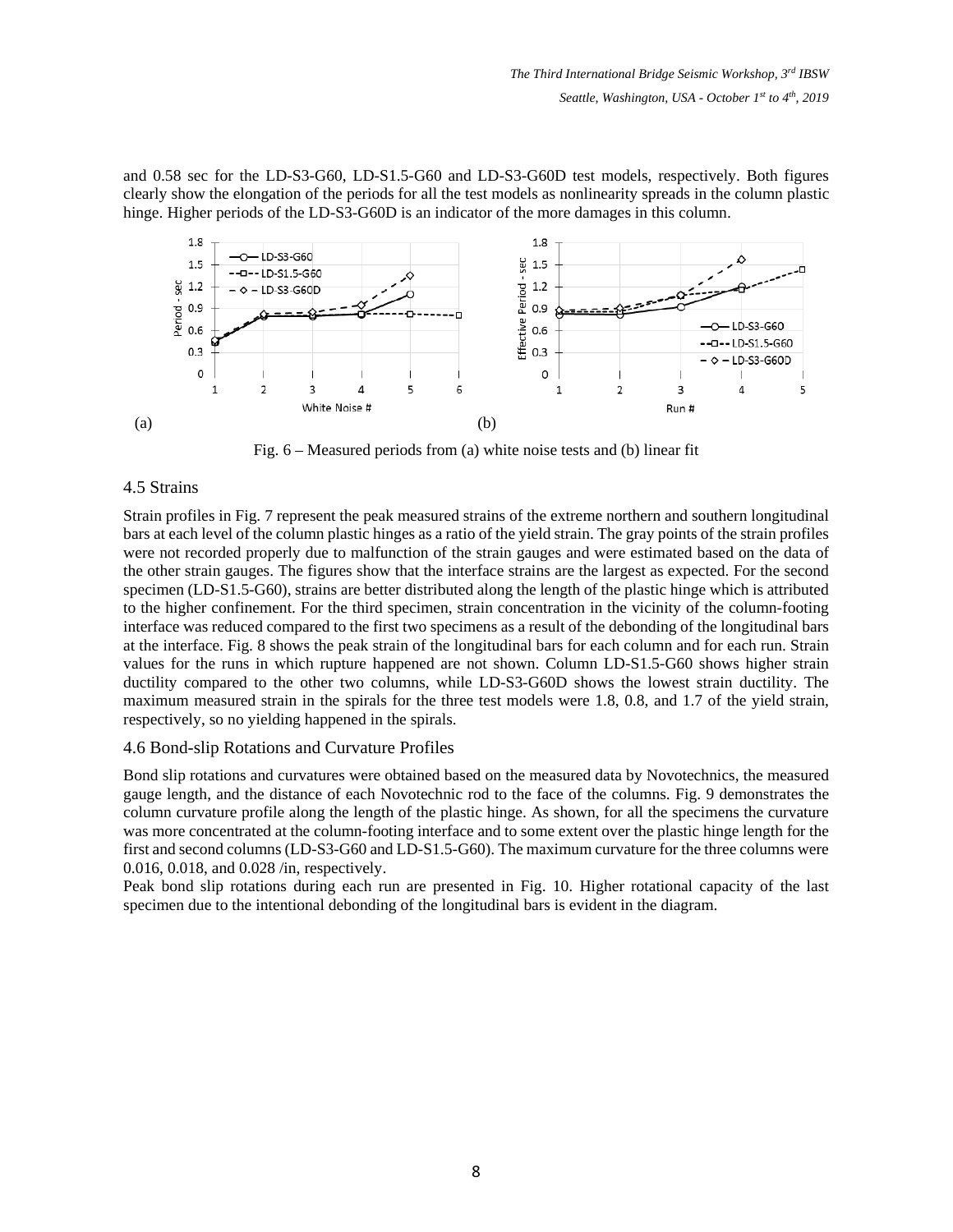

- Ο - Run 1: 100% - - Ω - - Run 2: A.S. -  $\circ$  - Run 3: 125% - Δ - Run 4: 150% - \* - Run 5: 160% -Yeild Strain

Fig. 7 – Strain profile of the longitudinal bars for each column



Fig. 8 – Peak strain of the longitudinal bars for each column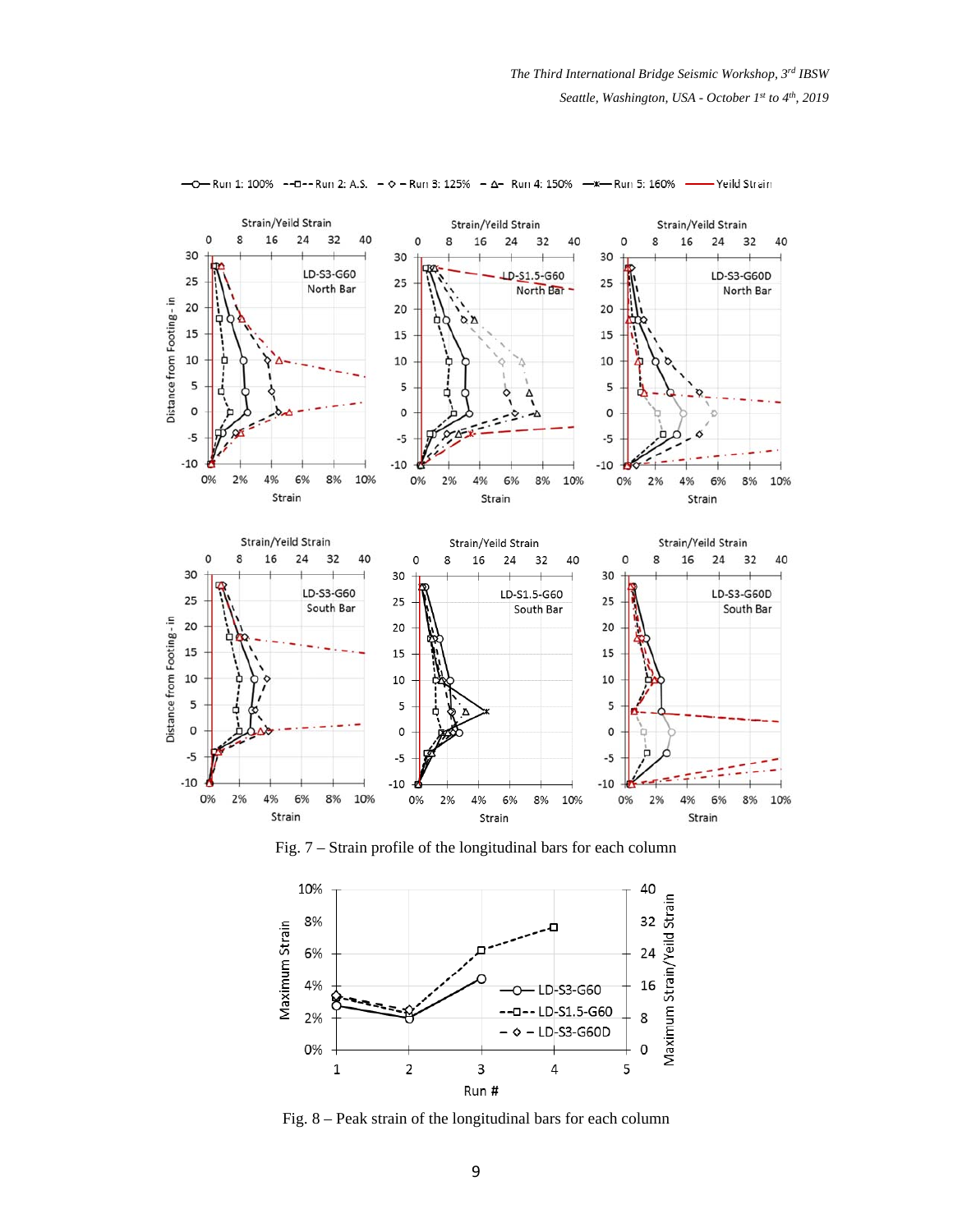

Run 1: 100% -- D -- Run 2: A.S.  $\diamond$  - Run 3: 125% -  $\triangle$ - Run 4: 150% -x-Run 5: 160%

Fig. 9 – Curvature profile along the plastic hinge



Fig. 10 – Peak bond slip rotations in each run

#### **6. Summary and Conclusions**

This study aimed to investigate the effect of various design details on seismic response of RC bridge columns under long duration motions. Three large-scale columns were tested under the same long duration earthquake record on a shake table. The effect of transverse steel spacing and longitudinal bar debonding in the plastic hinge zone were specifically studied.

The seismic performance of the columns was satisfactory. All columns performed in a ductile manner and underwent significant displacements. A good energy dissipation was observed based on the wide hysteresis force-displacement relationship loops. As intended, the columns had flexural-dominated behavior, and the damage was concentrated in the plastic hinges. The failure mode was flexural due to longitudinal bars fracture dictated by low-cycle fatigue.

Using smaller spacing for transverse reinforcement significantly helped improve the column performance with about 50% larger displacement capacity under long duration motions. Debonding the longitudinal bars at the column-footing interface was less effective with about 20% increase in displacement capacity which was due to the spread of yielding in the plastic hinge zone.

The varied design/detailing parameters affect only the seismic performance of the columns in the nonlinear range, i.e. initial stiffness and first yield were same for all cases.